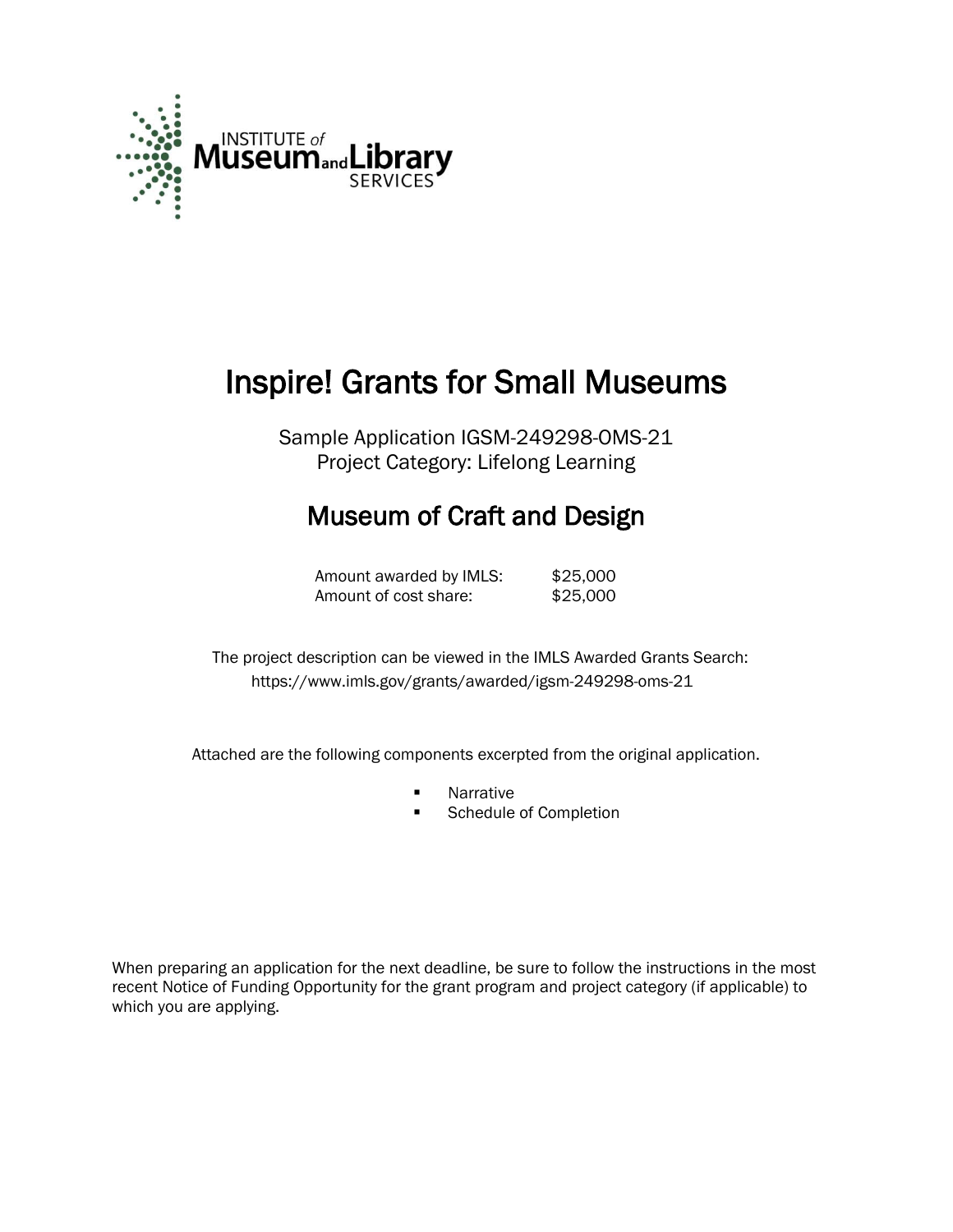**MUSEUM OF CRAFT AND DESIGN | MCD MOBILE MAKEART KIT DISTRIBUTION | IMLS Inspire! FY21 PROJECT JUSTIFICATION ●** The Museum of Craft and Design (MCD) **is dedicated to making creativity accessible to everyone.** In support of this vision, MCD's fifteen year old MakeArt education programs put creativity into the hands of thousands of people of all ages and from all walks of life annually. Programs take place both at the museum and off-site in community locations across the Bay Area, including neighborhoods where over 30% of inhabitants live below the federal poverty level. In 2019, MCD produced over 100 MakeArt events, serving almost 14,000 people. Half of these events took place in off-site community locations, 75% participated for free, and 35% came from low-income communities. MakeArt participation accounted for 39% of MCD's total audience of 35,000 in 2019. Prior to the pandemic, two of the museum's signature MakeArt programs, Community MakeArt and Library MakeArt, each presented bi-monthly art making events at libraries and community locations, with a focus on low-income neighborhoods.

In the era of COVID-19, MCD has made necessary adjustments to its Community and Library MakeArt programming so that the museum is able to continue serving this audience by providing hands-on art experiences in a way that is safe and addresses community needs. With funding from IMLS, **MCD Mobile MakeArt**, the museum's new mobile craft and design studio, will distribute creative, accessible art kits containing high quality supplies and multi-lingual instructions for families and individuals to create within the safety of their own homes. During a one year grant term, MCD will offer at-home art kits broadly at community locations across the Bay Area, putting the means to create into the hands of over 9,000 people of all ages, with an emphasis on disadvantaged children and families in communities acutely affected by COVID-19. Through MCD Mobile MakeArt, the museum will continue the long-standing partnerships of its MCD Community and Library MakeArt programs, as well as leverage these key relationships to secure new partners and expand distribution sites. MCD Mobile MakeArt Kits will be created in collaboration with local, BIPOC artists, ensuring MakeArt Kits are reflective of the underserved communities touched by this grant project, while at the same time providing employment and exposure opportunities for BIPOC artists, another key piece of the museum's vision, strategic goals, and new Social Justice Blueprint. [See *Strategic Goal Alignment* below.]

*Need*: Creativity is an essential component of health and well-being. Ample research supports the vital impact that participation in the arts has on people of all ages. For children, early and ongoing exposure to the arts can lead to improved academics and skills that are important to instill in the leaders of tomorrow – persistence, collaboration, creative thinking, motivation, problem solving, and confidence (Kisida & Bowen, 2019; Catterall, Hampden-Thompson, & Dumais, 2012). For adults, participation in the arts can lead to increases in self-esteem, psychological health, and social engagement (Moss et al., 2016). The NEA's recent report on its 2017 Survey of Public Participation in the Arts (Carter, 2019) identifies the motivating factors behind arts participation, which reinforces how vital these experiences are: participation in the arts overwhelmingly satisfies a desire to feel creative, connect with others, and learn or experience something new.

The COVID-19 pandemic has completely disrupted normal life. Along with heightened anxiety, social distancing leaves many feeling isolated and cut off from the ways they usually cope with stress, learn new things, find enjoyment, and make meaning in life. The arts are known to combat both stress and trauma by enhancing positive emotions, building social connections, and providing nonverbal means of communication (Wolpert-Gawron, 2020). At a time when the arts could provide a balm for the soul, arts museums have been closed and, although they are beginning to re-open with reduced visitation, hands-on, free, public arts events like the type MCD regularly presented in the past are unlikely to resume for some time. Furthermore, many of the community's most vulnerable members, which includes BIPOC and low-income families, have seen the most devastating impacts in terms of their physical, emotional, and financial health. These families, burdened by higher rates of infection and economic instability, experience an outsized impact on their well-being (Terada, 2020). MCD recognizes they may benefit greatly from creative art experiences, but likely lack access to the materials and guidance to do so at home. Children, for whom school-based art experiences were already on the decline (Engebretsen, 2013), face great disparities in their distance education due to the "digital divide" and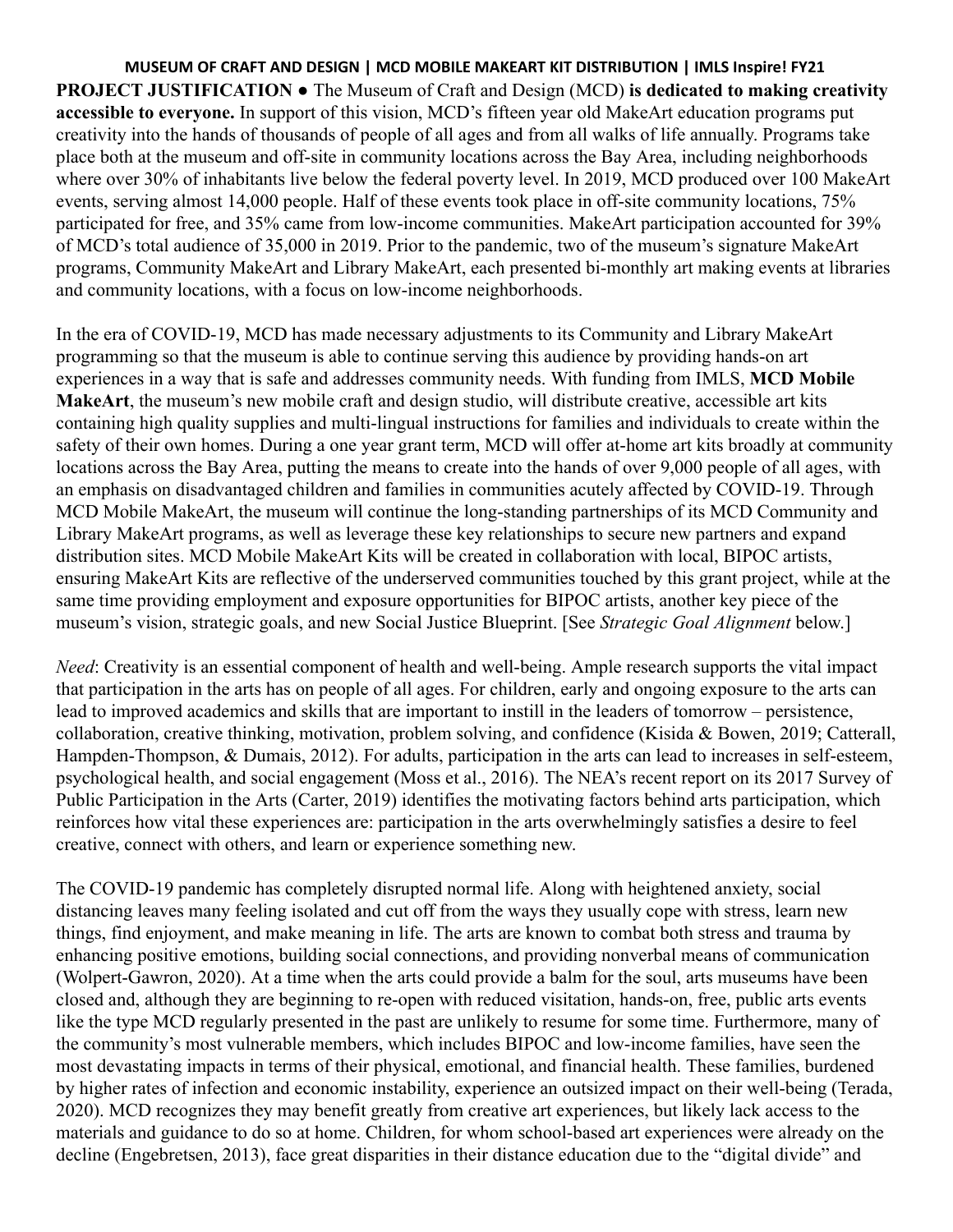ever widening achievement gap (Walravens, 2020; Givens, 2020), including an across-the-board decline in access to creative arts experiences. Beyond the known cognitive benefits and development of skills, the social-emotional impacts of art-making, such as increased confidence and a healthy way to express emotions, are needed now more than ever. In addition to the pandemic's impact on children and adults, COVID-19 has had a devastating impact on the arts and cultural sector, and on individual artists in particular. The Brookings Institute estimates losses of 2.7 million jobs and more than \$150 billion in sales of goods/services for creative industries nationwide, with California experiencing the most significant impact (Florida & Seman, 2020).

*Solution:* MCD's newly acquired van/mobile craft and design studio, MCD Mobile MakeArt, was originally conceptualized to bring the museum's MakeArt Lab directly to Bay Area neighborhoods through interactive art-making pop-up events. Initially anticipated to launch in the summer of 2020 before the pandemic caused the cancelation of such events, staff realized that MCD Mobile MakeArt could still be utilized to safely provide art supplies to those in need, offering a unique and important contribution in the community. In fact, the program was recently recognized among 700 submissions to a global COVID-19 business pivot challenge as an industry example in the arts. [See Supportingdoc2.] In conversation with staff over the past eight months, community partners, including libraries and community-based organizations, have expressed a need for art experiences among their audiences. In May 2020, at the request of one of the museum's key and long-time community partners the Bayview Opera House (BVOH: a nonprofit providing arts engagement opportunities for a historically low-income, African American community with a long history of disinvestment), MCD launched a pilot program of the new MCD Mobile MakeArt model, distributing free, high-quality, multilingual MakeArt Kits to families with economic, housing, and accessibility challenges. Through a collaboration with BVOH, a local food bank, and other community organizations, MCD distributed 2,300 kits to 5,700 participants at the weekly NOW Hunters Point Food Giveaway events. [See Supportingdoc3 for photos and an event summary.]

BVOH's Program Director, Allegra Madsen, remarked: *"[At the start of the pandemic] the Opera House immediately began to identify ways to ensure that the community, particularly youth, had access to basic needs including the need for creative expression. MCD's MakeArt Kits were an important component of our weekly food distribution bringing elements of fun to youth cut off from other social outlets. Importantly, offering the MakeArt Kits with the food distribution outlined how vital creative expression is for our community. Moving forward, MCD's MakeArt Kits and their distribution directly in the community is an innovative and effective way of reaffirming the power of imagination and creativity even in extreme circumstances."* Obie Hamrick, Lead Program Designer/Manager at Envelope A+D, shared *"[MCD's] work and support has allowed our Food Giveaways events to better cater to families with children, and has imbued them with a sense of joy that is not often found at food pantries."* [See Supportingdoc4 for the full partner statements.]

*Target Audience:* MCD Mobile MakeArt will support three target audiences: 1) multigenerational Bay Area residents of diverse backgrounds and income levels; 2) community-focused organizations; and 3) visual artists. This program will employ local, BIPOC artists to collaborate on the creation of hands-on craft and design take-home MakeArt Kits, which the museum will distribute safely, broadly, and for free at neighborhood locations in partnership with community partners. It is an important element of this project that MCD will work with local artists from the communities that MakeArt Kits will serve. In this way, participants will be given the opportunity to identify with the artist and the content they help create, which will ensure the kits are culturally relevant. Outcomes of this project include: 1) provide a multigenerational audience of approximately 9,000 people with experiences that will help them create, connect, find inspiration, learn about art, craft, and design, and reap the social-emotional benefits of being creative and doing something with your hands at a time when they are most needed; 2) enhance the offerings of community-focused organizations at no cost to them; and 3) financially support artists and provide them opportunities for exposure. [See more on learning outcomes, developed through outcomes-based planning and evaluation, under *Project Results* .]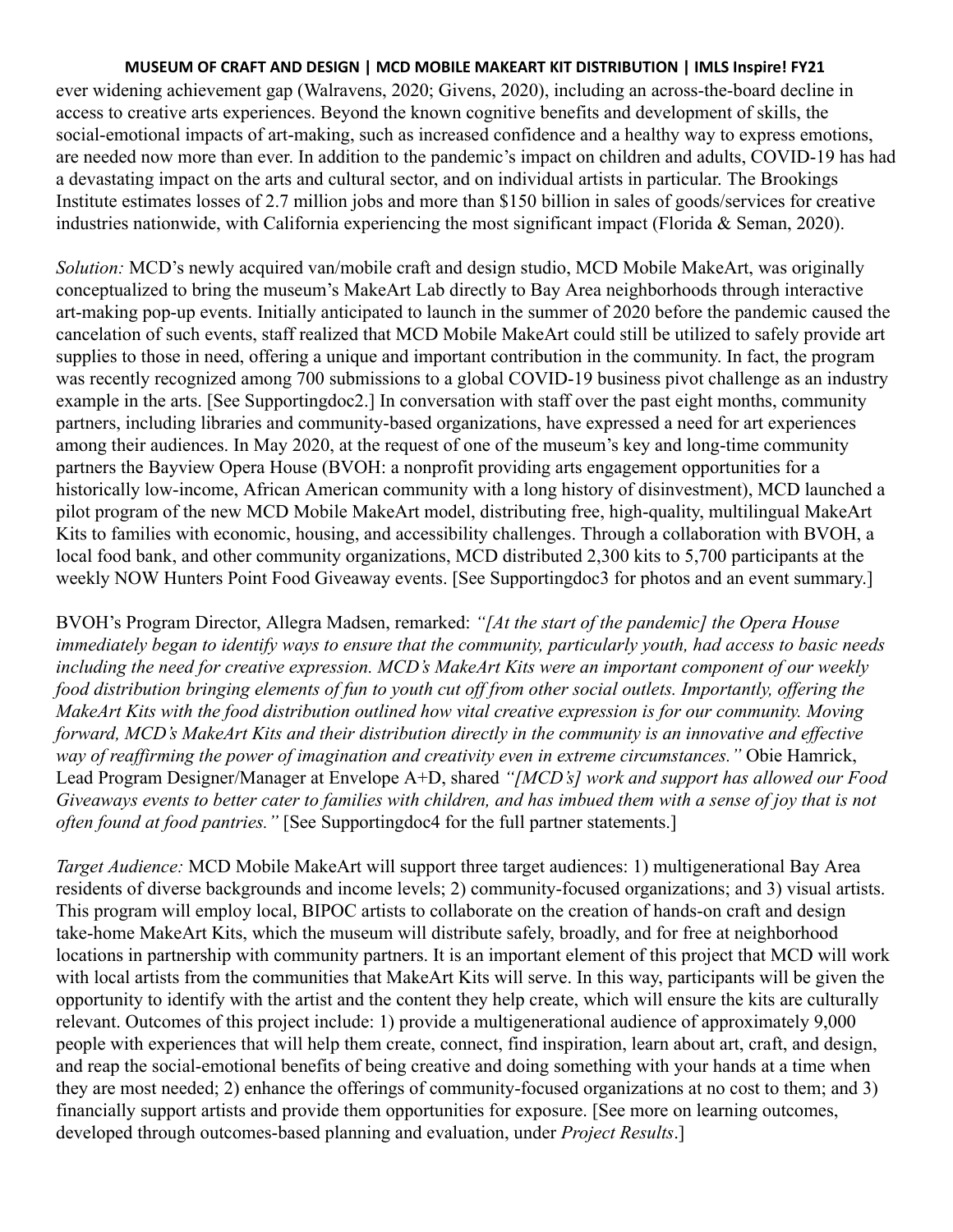Support from IMLS is needed so that the museum can re-engage with its outreach audience via this new, adapted approach. Time and resources are required to design eight new MakeArt Kits, at least four in partnership with local artists, during the grant term. As well, in order to provide participants with a museum-quality experience in the safety of their homes, supply costs are much higher than previous events, as materials can no longer be shared and re-used. A \$25,000 grant from IMLS will support the purchase of high-quality supplies, contracted translation services, promotion and marketing of distribution events, costs associated with the MCD Mobile MakeArt van, and fees for Artists Collaborators. MCD will provide a 1:1 match of these costs in the staffing required to accomplish the grant activities and measurable outcomes outlined below. Several tangible products will result from this grant project, as detailed in *Projects Results.* 

*Strategic Goal Alignment:* In alignment with the Inspire! Grant initiative and IMLS's strategic goals for *Lifelong Learning* , MCD Mobile MakeArt will bring rich learning experiences to families and individuals with diverse backgrounds and needs, in their own communities, through creative partnerships with community-based organizations. This program also advances several of MCD's strategic pillars, as outlined in its current strategic plan, currently being finalized with in-kind support from Harvard Business School Community Partners: *Strategic Pillar #3: Continue Innovation in Exhibitions and Experience* , specifically addressing *Goal #3 to effectively evaluate programs;Strategic Pillar #4: Grow National, Regional and Local Awareness, and Engagement,* specifically addressing *Goal #2 to expand and strengthen collaborative partnerships; Strategic Pillar #5: Expand Physical Space to Enhance Visitor Experience,* specifically addressing *Goal #3: to launch MCD Mobile MakeArt.* Additionally, employing/promoting the work of BIPOC artists advances MCD's commitment to social justice and racial equity in the arts, as detailed in MCD's new Social Justice Blueprint.

**PROJECT WORK PLAN •** To this grant project, MCD's project staff will bring a proven track record of successful community engagement and event planning, effective partnerships with over 40 community organizations, collaboration with artists, and a distinctive approach to program design and curriculum.

*Project Staff:* This project will be led by S. Charlotte Jones, MCD's Education Director, who has worked at the museum since 2015. At MCD, Jones is responsible for department management, development of public and private programs, and fostering collaborations with local artists and community partners. Jones holds an MA/MBA in Museum Education and Business Administration and is a creative programming consultant across non-profit and private industries, a frequent contributor to museum conferences, and a co-author on academic papers focused on re-designing creative virtual programming. Harry Galiano is MCD's newly hired Education Coordinator. Galiano is responsible for MCD@Home program development and implementation, coordinating volunteer shifts and training, preparing and distributing MakeArt Kits, and planning and leading public tours and community outreach programs. He holds a B.A. in Fine Arts, Architectural Design and Art History. Supporting Ms. Jones and Mr. Galiano in designing MakeArt Kit content, assembling kits, and staffing events will be Carrie Conover, Educator, who has worked in this role since 2018. Conover is currently a doctoral candidate in Education focusing on curriculum and instructional design. Sarah Beth Rosales, MCD's Marketing and Communications Director since 2016, will be responsible for all promotion and marketing of MakeArt Kit Distribution events via social media, radio, and the museum's website and newsletter, in addition to managing the online MCD@Home project gallery. Rosales holds an M.A. in Public Art Studies.

*Education Methodology:* MCD's approach to program design for informal learning experiences utilizes best practices in the field of art engagement to craft unique, scalable (for a multigenerational audience), tailored, and effective experiences, drawing from Falk's five museum visitor identities (Falk, 2009) and the six components of perceived motivation/satisfaction (Beard & Ragheb, 1980). Creative experiences focus primarily on the participant first, and the subject matter second, with the interaction and connection between the two being the central goal. Experiences are also influenced by 'design thinking' curriculum that deepens participant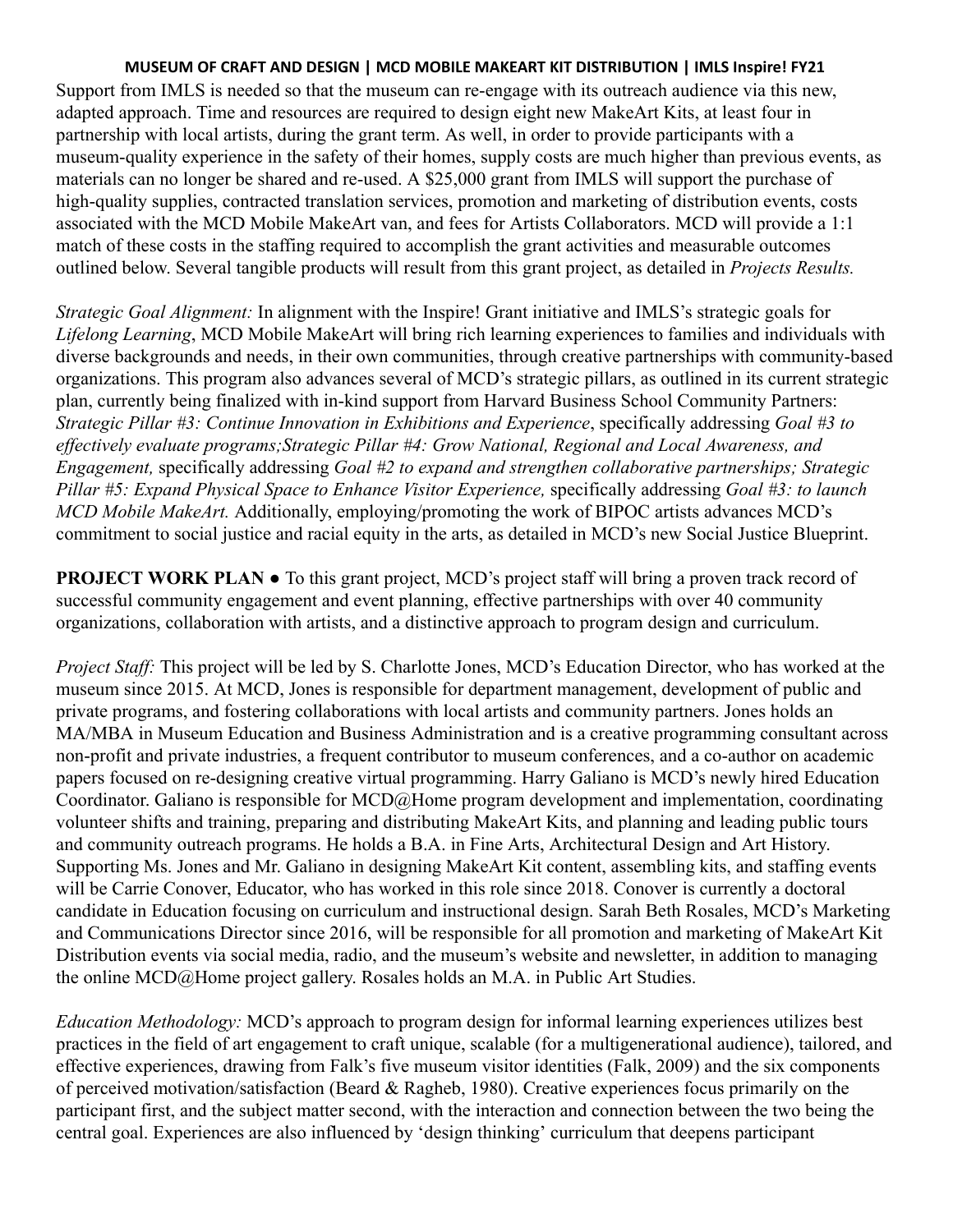connection by challenging one's own assumptions, deconstructing processes, and redefining problems for multiple outcomes/interpretations. [See Supportingdoc5 for program background/development framework.]

*Project Activities & Partners:* Beginning in September 2021, MCD staff will begin to identify, nurture, and formalize partnerships with community organizations, schools, and library branches to schedule MCD Mobile MakeArt Kit distribution events. New distribution sites will be added as partnerships are formalized, with distribution events estimated to begin in October 2021. Partnership building will be on-going. Continued partnerships include: the Bayview Opera House, Liveable City, San Francisco Public Library Main Branch as well as branches in Potrero Hill, Visitacion Valley, Mission Bay, Glen Park, Excelsior and Bayview, Larkin Street Youth Services, McEvoy Foundation for the Arts, SCRAP SF, NOW Hunters Point, Pier 70, Pier 39, CuriOdyssey, and the Academy of Sciences. Potential partners with whom MCD is already in conversation include Lava Mae, the San Francisco Civic Center, SF Etsy, SF Marin Food Bank, San Francisco Department of Youth and Children's Services, SFUSD, and Code Tenderloin. [See Supportingdoc6 for a list of partners and relevant neighborhood demographics, and Supportingdoc7 for a letter of support.]

Also beginning in September 2021 will be the development of at least eight new MCD Mobile MakeArt Kits. MCD will hire local BIPOC artists to serve as Artist Collaborators in the development of at least four new kits and related online content. MCD and Artist Collaborators will create the kit contents and MCD will purchase supplies, procure translation services in Mandarin, Spanish, and Arabic, print multilingual instruction cards, and assemble kits. MakeArt Kits will highlight craft and design concepts and techniques and current and past museum exhibitions which, beginning in 2020, are accessible permanently on the museum's website via 360 degree virtual gallery tours. By linking MakeArt Kits to exhibitions viewable on the museum's website, participants are provided an additional access point to engage with the material and with MCD.

MakeArt Kits will contain professional, basic, and unexpected art tools and supplies, as well as fun, open-ended and creative prompts highlighting different media and techniques. MakeArt Kit may contain safety scissors, glue, markers, colored pencils, an array of colorful craft and art supplies, and unconventional materials such as recyclables. Each kit is designed to be open-ended so that participants are encouraged to think differently about the materials and about art in general, and scalable for a multigenerational audience so that if a piece of a kit must be removed for safety (for a younger audience), the kit is still relevant and functional for the participant. [See Supportingdoc8 for an example of a "Design Challenge" MakeArt Kit.] The content created for these kits will also be utilized to create virtual content for MCD's new online MCD@Home Project Gallery. Additional content created in cooperation with Artists Collaborators, including activities, artist interviews, and process videos, will remain permanently accessible in this online gallery and will serve an additional estimated 8,000+\* virtual visitors each month. (\*Based on the latest monthly virtual engagement totals, 10/20.) [See Supportingdoc9 for an example of an MCD@Home project based on the "Design Challenge" MakeArt Kit.]

MCD will schedule approximately 24 distribution events during the grant term, about two each month. MCD anticipates distributing an average of 150 MakeArt kits per event, for a total of 300 kits per month serving an estimated 750 people. Over the grant term, MCD anticipates serving 9,000 individuals and giving away 3,600 kits total. Marketing and promotion will be ongoing and will occur in advance of events through radio ads, social media posts, and the museum's website and newsletter, as well as through partner networks.

*Risks:* The biggest risk to museum community engagement currently is the risk of contracting and/or unknowingly spreading COVID-19. It is for this reason that MCD is adapting its prior off-site, community engagement model to the MCD Mobile MakeArt Kit distribution model. For safe distribution, the museum has developed health and safety guidelines for assembling kits and interacting with the public at distribution events, in accordance with strict city, state, and CDC guidelines. All staff and volunteers are and will be trained in the museum's health and safety protocols and will complete a health screening prior to each event, wear masks, and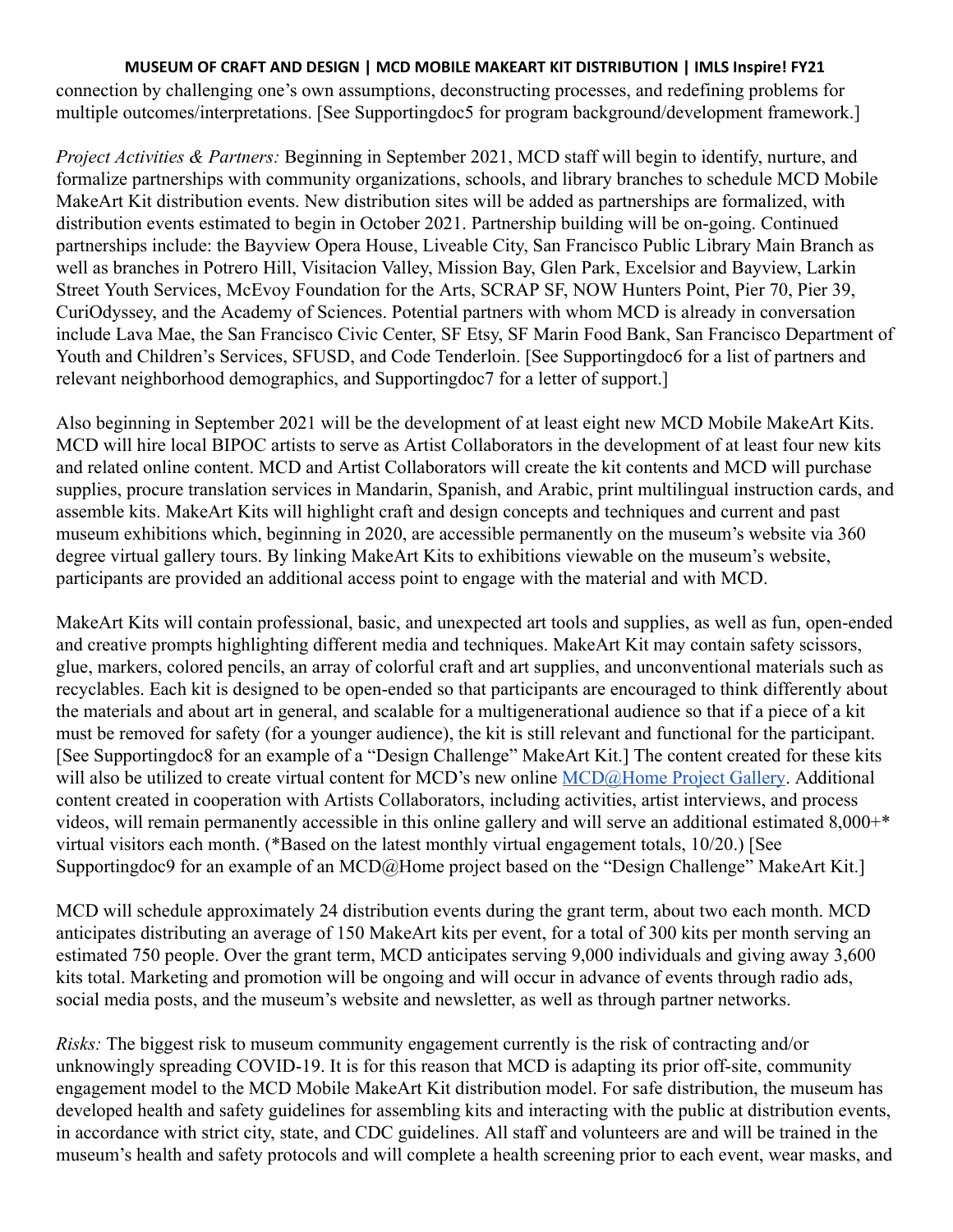practice appropriate social distancing during events. MCD safely distributed 50 MakeArt Kits at a recent PlayStreets event in San Francisco's low-income Tenderloin neighborhood. [See Supportingdoc10 for photos.]

*Evaluation & Sharing Results:* Museum education staff will track the number of kits distributed and people served through staff tallies and communication with partner organizations. MCD will employ the following methods to measure progress against the outcomes for the target audiences (participants, organizations, and artists) as outlined below in *Project Results* : For participants , each MakeArt Kit will contain a link to fill out an online survey soliciting feedback on their experience. Whenever possible staff will also collect surveys at events. A challenge with the distribution model is that MCD will not necessarily interact with the same participants over time and cannot guarantee how many will return surveys. To mitigate this challenge, MCD will work with organizational partners to identify a few families per site to interview about their experience with the program to gain anecdotal feedback (ideally MCD will interview ten families during the grant term). Communication with staff at partner organizations , both before and after kit distribution, will aid in assessing the fit and impact of MakeArt Kits on their audiences and their work, as well as any course correction required. After each event, MCD staff will send an online event survey to partners and on a quarterly basis, MCD staff will survey partners and collect anecdotal feedback. MCD will also survey Artist Collaborators at the close of each collaboration. At the end of the grant term in August 2022, summative evaluation data will be compiled to share with IMLS and other stakeholders. Results will be presented at conferences such as the CAM and AAM.

**PROJECT RESULTS •** MCD Mobile MakeArt Kit Distribution will address the following goals/measurable outcomes during a one-year grant term, as determined through outcomes-based planning and evaluation:

**Goal 1:** Continue to provide hands-on art experiences in communities throughout the Bay Area, with an emphasis on historically marginalized communities acutely affected by COVID-19. Estimate serving 9,000 with ~30% coming from low-income neighborhoods. -- **Outcome 1:** A majority (75%) of the multigenerational, diverse audience served (plus a representative sample) believes MakeArt Kits helped them feel creative, connect with others, and/or learn about craft and design.

**Goal 2:** Support the work of ~20 community-focused organizations. -- **Outcome 2:** A majority (75%) of partner organizations believe MakeArts Kits are beneficial for their audience.

**Goal 3:** Provide employment and exposure for four (at a minimum), local BIPOC artists and designers serving as Artist Collaborators. -- **Outcome 3:** A majority (75%) of Artist Collaborators view their experience with MCD as providing a platform for exposure and/or networking. [See measurable outcomes in Supportingdoc11.]

*Sustainability and Tangible Results* : A generous grant of \$25,000 from IMLS for the MCD Mobile MakeArt Kit Distribution grant project would support increased costs necessary to adapt MCD's prior successful programming in the era of COVID-19, serving as a significant investment in the museum's education efforts. MCD will provide a 1:1 match by devoting the staff time required for the success of this project, supported by sustaining funders of the overall MakeArt Program, for a total project budget of \$50,000. MakeArt is annually supported by the Windgate Foundation, the John and Robyn Horn Foundation, The Bernard Osher Foundation, the Wilson Sonsini Goodrich & Rosati Foundation, San Francisco Grants for the Arts, and numerous individual donors. This grant would enable the development of tangible products and educational tools that will serve the museum far into the future: a new, adapted approach to community engagement with a measurable impact, and curriculum for new activities that will not only be utilized with the target audience, both during the grant term and into the future, but will also become a permanent addition to the museum's online gallery of 60+ projects, [MCD@Home](https://sfmcd.org/mcdathome/) (est. March 2020), currently accessed by as many as 8,000 (and growing) each month via the museum's website, social media, and email newsletter. Ultimately, IMLS support will increase the sustainability and capacity of the MCD Mobile MakeArt Program to support the livelihoods of BIPOC artists, advance the work of community organizations, and bring creativity into the lives of an estimated 9,000 Bay Area residents from all ages and diverse backgrounds.